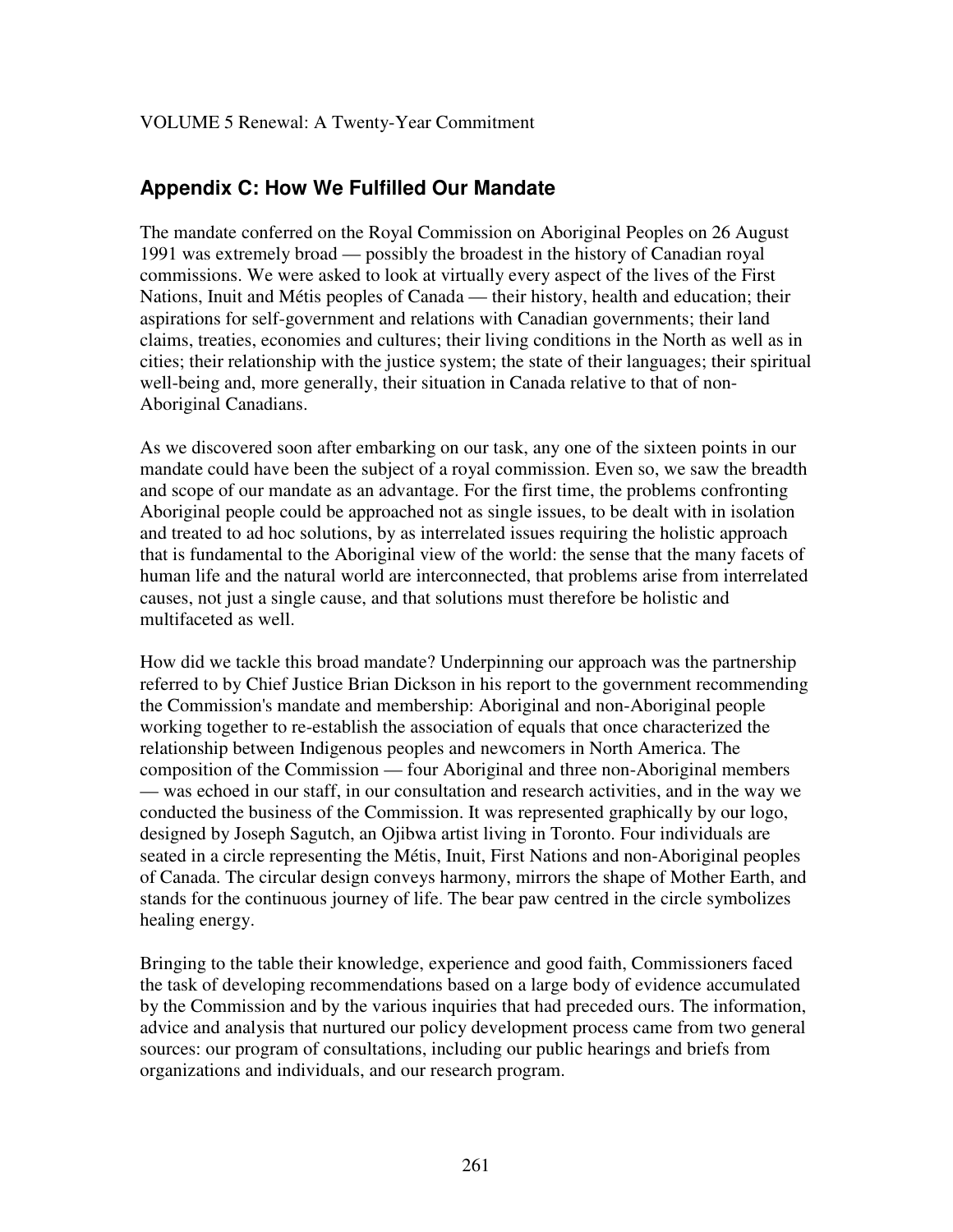#### *Consultations*

We recognized from the outset that consultation would be a cornerstone of our process. In November and December 1991 we held informal meetings with regional, provincial and territorial Aboriginal leaders, representing some 100 Aboriginal organizations, with provincial premiers, and with federal and provincial ministers responsible for Aboriginal matters. The purpose of the meetings was fourfold: to introduce Commissioners to the individuals and organizations that would play a role in the future relationship between Aboriginal and non-Aboriginal people in Canada, to talk about issues within the Commission's mandate, to explain how the we intended to approach our mandate, and to encourage participation in our public consultation processes.

Public consultation played a significant role in our process. The Commission's work was concerned largely with people — their lives, their goals and their dreams — so we wanted to pay particular attention to the voices and ideas of the people concerned. We wanted to hear what they had to say about everything in our mandate and made a deliberate choice not to set limits on the issues that could be raised.

To the greatest degree possible, we went wherever we were invited, recognizing the need to meet with as broad a cross-section of Canadians as possible. We also reached out to people in a variety of ways: through advertisements in the media; with a video, Forging a New Relationship, encouraging people to participate in our public hearings; through invitations to submit opinions and ideas in writing; and with toll-free telephone lines where Canadians could make their views known in one of five languages (Inuktitut, Cree, Ojibwa, French and English).

Our public hearings opened in Winnipeg on 21 April 1992. The location was chosen for several reasons. Winnipeg is the geographic centre of Canada and of Turtle Island, the name by which many Aboriginal people know North America. Before Europeans moved into the west, the location now called Winnipeg was a traditional gathering place for trade and commerce among Aboriginal people, and today it has one of the largest urban Aboriginal populations in Canada. Winnipeg is also the capital city of a province that joined Confederation largely through the efforts of the Métis leader, Louis Riel. Joining us at the formal opening of the hearings were representatives of all the circles we hoped to touch through our work — youth and elders, women and men, Inuit, Métis and First Nations, Aboriginal and non-Aboriginal people from across the country.

To keep the process as open as possible, we began by listening to what people at the grassroots had to say. We felt that options and solutions had to emerge from consensus among Aboriginal people if our eventual recommendations were to command broad support and acceptance.

There followed another 18 months of crisscrossing the country from south to north and west to east and holding hearings in communities large and small between April 1992 and December 1993. Working in three teams to cover the largest possible number of locations, we visited northern and remote communities and urban centres. Over the four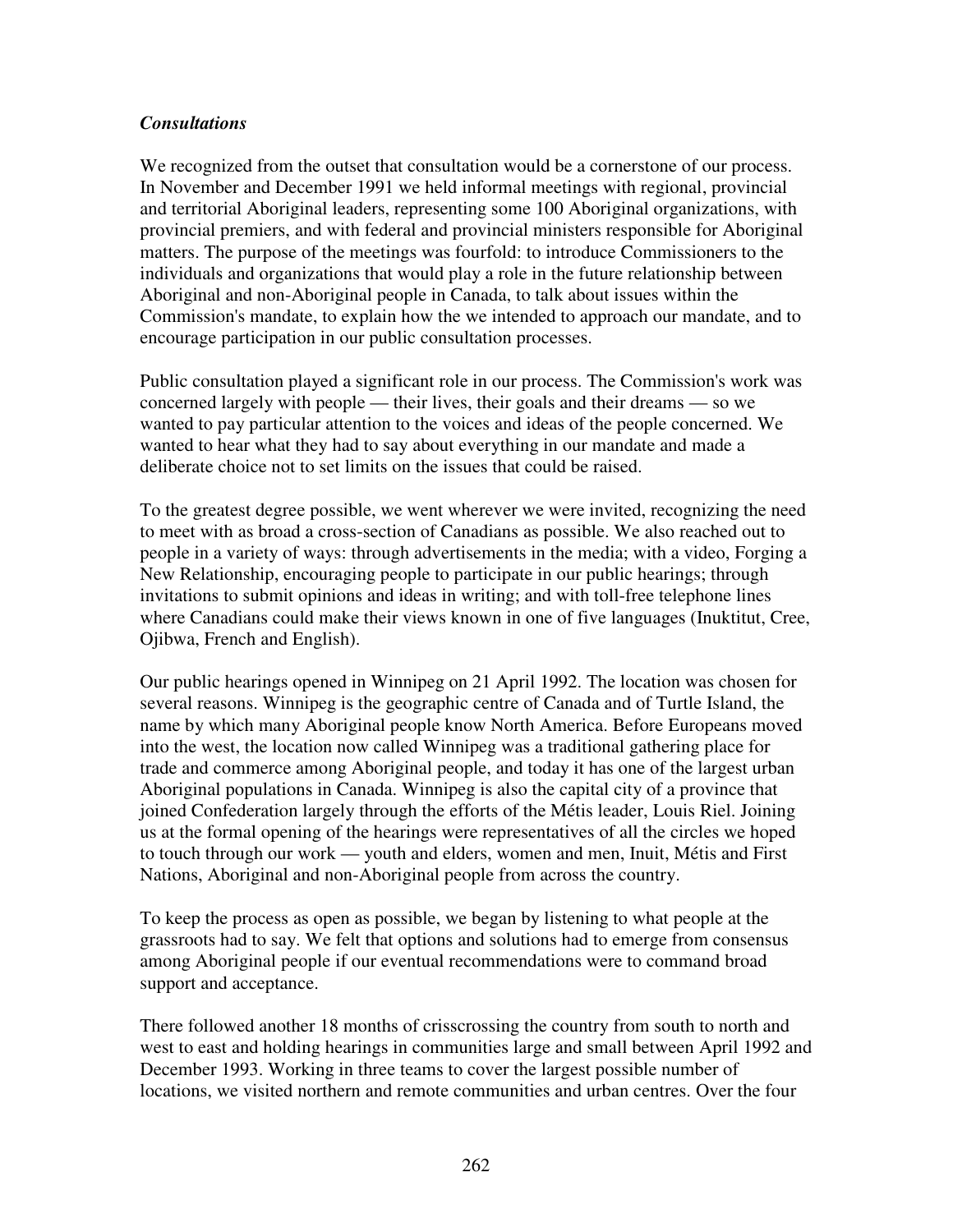rounds of hearings, we listened to Canadians — Aboriginal and non-Aboriginal alike in friendship centres, community halls, penitentiaries, band council offices, traditional long houses, schools, women's shelters, and hockey rinks, as well as in hotels and conference centres.

In many places, we hired a local person recommended by the community to prepare for our visit by identifying the main issues of interest to the community and to seek out presenters. These community and regional representatives acted as ambassadors, preparing communities for the hearings and briefing Commissioners about each community we visited — what some of the main concerns were, who the presenters would be, and any special circumstances that might prevail in the community.

At each hearing, we invited an elder or community leader to join the panel as a Commissioner for that day, to introduce presenters and Commissioners to each other, and to help us understand the background and complexity of the issues being presented. These respected community members played the essential role of catalyst to the interaction between presenters and Commissioners. They put presenters at ease making informal what could have been a daunting experience. They encouraged them to speak in their own language, and many did — we heard Inuktitut, Cree, Montagnais, Saulteaux and Ojibwa, among other languages — and drew out information from them in a way that a stranger to the community might not have been able to do in the limited time available. As the hearings progressed, we encouraged these Commissioners of the day to play a more active role, asking questions and clarifying points as they felt necessary. In some cases elders also gave the opening and closing prayers at each hearing.

By the end of the fourth round, in December 1993, we had visited 96 communities (some of them more than once), held 178 days of hearings, heard briefs or statements from some 2,067 people representing organizations, communities or associations or speaking on their own behalf, and generated 75,000 pages of transcribed testimony. At the conclusion of each round of hearings we published an overview that was widely circulated to Aboriginal communities. We also received close to 1,000 written submissions from presenters and other members of the public.

All this took a significant amount of time and energy — not only in terms of the organizational and logistical challenge for the Commission's staff, but also the time and effort put in by organizations and individuals preparing presentations to us. But if our work results in positive change in the lives of Aboriginal people and in their communities, it was time well spent.

Our approach to consultation also involved reaching out to the various communities of experts — those with specialized knowledge and experience in fields such as health and healing, economic development, justice and urban issues. For example, close to the beginning of our mandate we sought advice to help us achieve a holistic approach to the issues by holding two brainstorming sessions with 20 distinguished Aboriginal and non-Aboriginal thinkers. Each contributed a think piece to focus discussions during those sessions.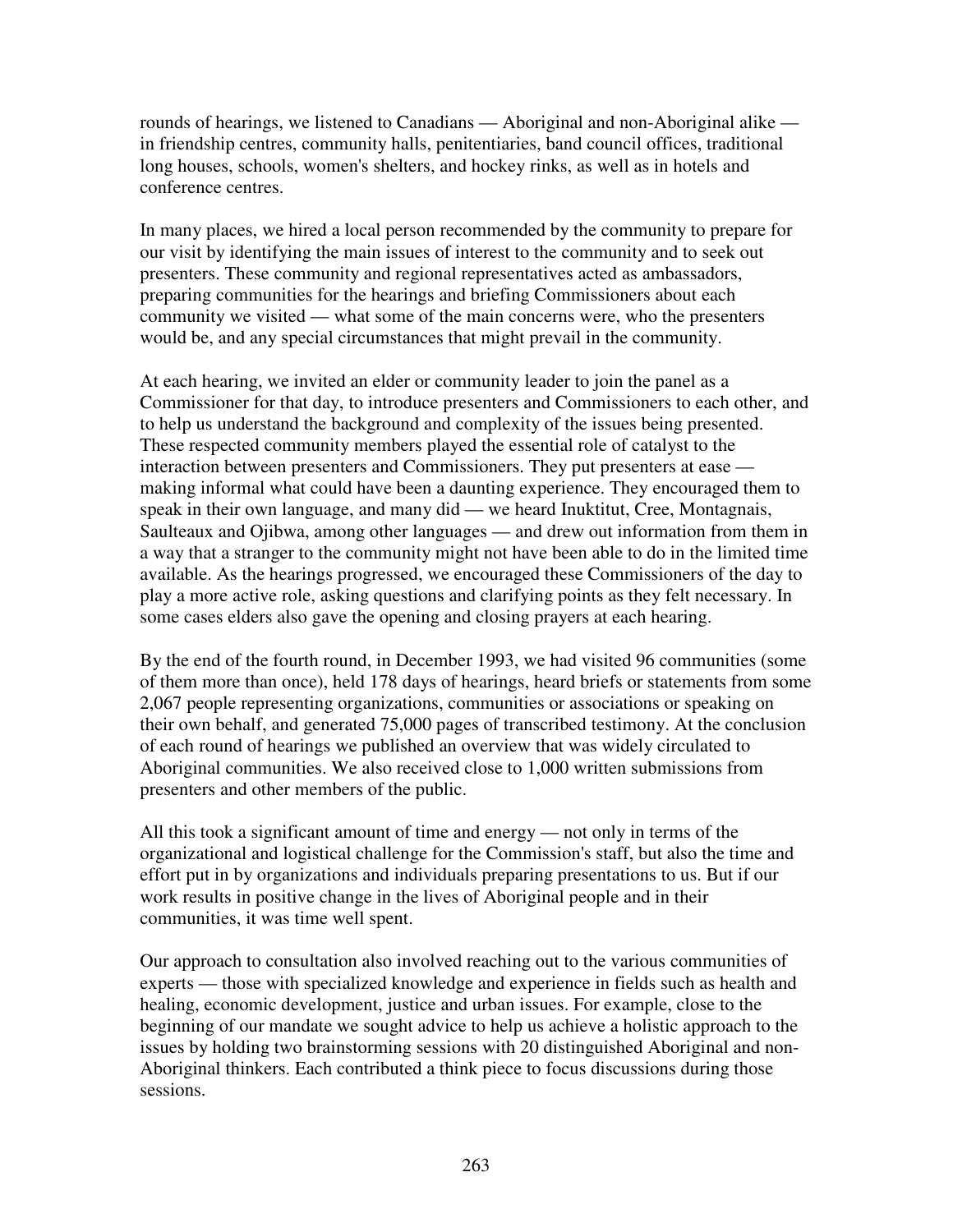Many of the challenging aspects of the relationship between Aboriginal and non-Aboriginal Canadians have counterparts for Indigenous peoples elsewhere in the world. Chief Justice Dickson advised that we should consider the experiences of Indigenous peoples in other countries. We decided to visit the Dineh (Navaho), Apache and Pueblo territories in the southwestern United States to learn about their experience with a separate justice system. With passage of the act to create the new northern territory of Nunavut, we decided also to visit Greenland, where home rule has been in effect since 1979. We also attended the Dakota-Lakota Summit in Rapid City, South Dakota, to learn about the process of rebuilding in which the Dakota-Lakota-Nakota Nation (which now spans both sides of the Canada-U.S. border) is engaged.

We also held a series of round tables in 1992 and 1993: on health and social issues, education, justice, urban issues, and economic development. The goal of each was to focus expert discussion on practical solutions and the steps necessary to produce positive change in the policies, programs and conditions affecting Aboriginal lives and communities.

In a similar vein, we held a special consultation with the Métis National Council and its affiliates and one with other Métis organizations recently affiliated in the Metis Confederacy, to examine and debate the history, current conditions and aspirations of the diverse Métis population of Canada.

Throughout our mandate we maintained close contact with Aboriginal organizations and provincial governments. This was particularly helpful during our initial consultations to identify key issues and to plan consultations. For example, senior staff met numerous times with their counterparts at the Assembly of First Nations, Inuit Tapirisat of Canada, the Métis National Council, Pauktuutit (the Inuit Women's Association), the Congress of Aboriginal Peoples (formerly the Native Council of Canada), and the Native Women's Association of Canada. We also maintained contact with provincial governments and with the federal government through the liaison office established by the Department of Indian Affairs and Northern Development, which provided assistance on many occasions.

To facilitate participation in our work, the federal government set up an Intervenor Participation Program to help groups and organizations prepare well researched briefs, which they presented during our last two rounds of hearings. This program recognized that many Aboriginal groups did not have the resources needed to research and articulate their positions. The Honourable David Crombie administered the program, reviewing and approving all funding applications at arm's length from the Commission. In all, 241 projects were funded, and we received 228 completed research reports. <sup>1</sup> Recipients of this funding included national, provincial and territorial Aboriginal political organizations, Aboriginal women's groups, associations of friendship centres, social service associations, elders' and youth associations, associations of people with disabilities, and non-Aboriginal national, provincial and territorial professional and voluntary organizations.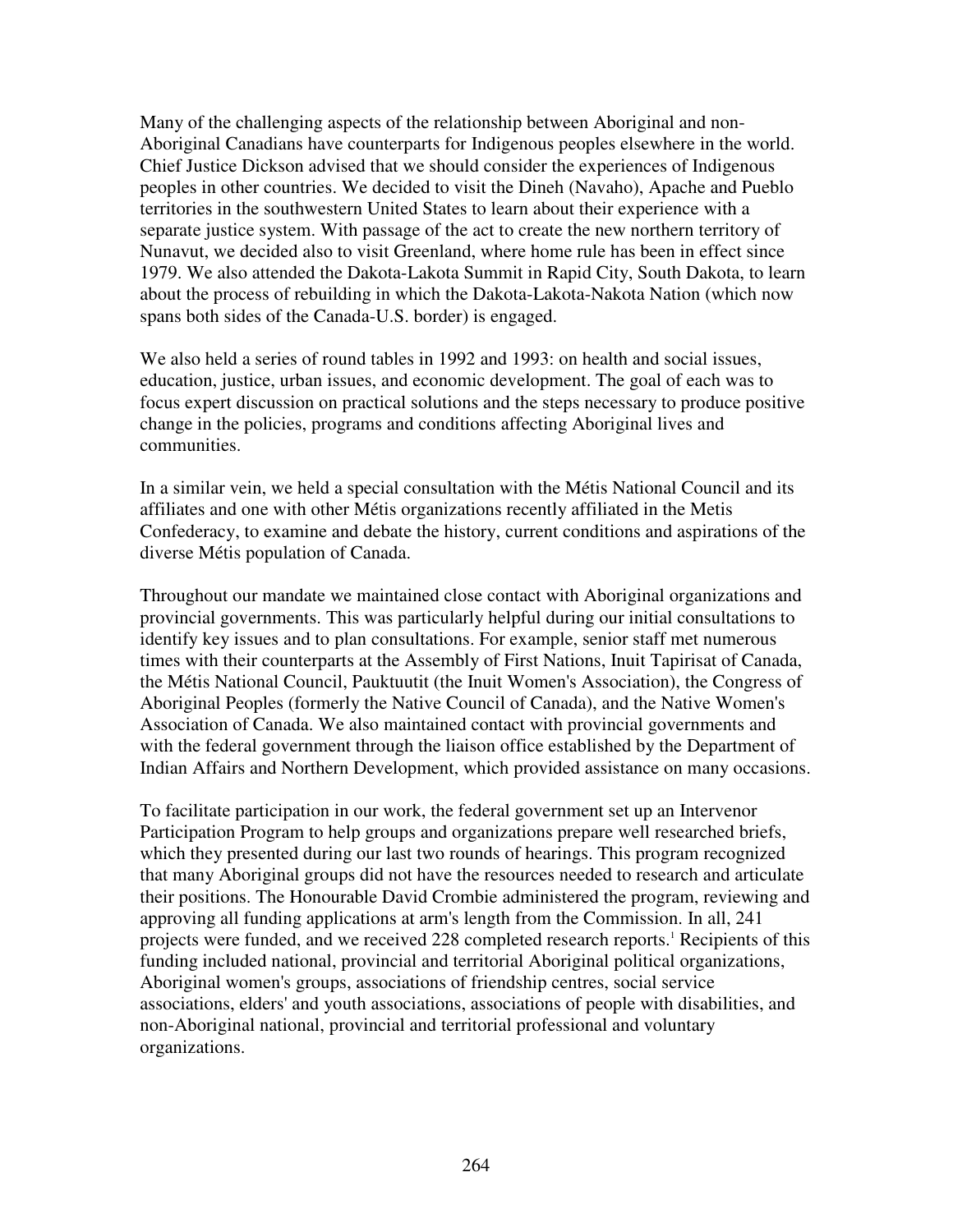Finally, we held several special consultations on subjects raised at the hearings that seemed to warrant further, more focused attention. These special consultations concerned the relocation of Inuit from Inukjuak in northern Quebec and Pond Inlet on Baffin Island to the High Arctic in the 1950s; residential schools for Aboriginal children (including a consultation between the Commission and the historical mission churches); and the pressing issue of suicide among Aboriginal people (two formal consultations with community leaders and other experts on the issue of suicide in Aboriginal communities).

The second major source of information and advice for our deliberations on policy and recommendations was our research program.

## *Research*

The Commission's wide-ranging research program encompassed more than 350 research projects (see Appendix D). To focus our research agenda, Commissioners and the Commission's research directors met with some 150 of Canada's most distinguished scholars in two brainstorming sessions that identified major issue areas. We also identified where reliable research had already been conducted and where gaps needed to be filled by policy-oriented research in the various areas of our mandate. <sup>2</sup> The Commission's research program concentrated on these areas.

We chose four major research themes — governance, lands and economy, social and cultural matters, and the North — cross-cut by the particular perspectives of history, women, youth and Aboriginal people living in urban areas. We organized our research around themes rather than traditional academic disciplines; this allowed us to conduct research on the sixteen points of our mandate while also developing an integrated picture of all the issues on which to base recommendations that take account of the interconnections between and among the issues and the need for a holistic approach to policy.

We recognized from the outset that one of the problems with much of the existing research was the difficulty of representing Aboriginal reality authentically. To ensure that all research sponsored by the Commission gave appropriate respect to the cultures, languages, knowledge and values of Aboriginal peoples and to the standards used by Aboriginal peoples to legitimate knowledge, we developed ethical guidelines to be followed by researchers under contract with the Commission. These guidelines were a significant step forward in encouraging culturally based approaches to research and stimulating research that represents Aboriginal experience, society and history in ways that are authenticated by Aboriginal people themselves (see Appendix E).

We used several criteria to decide what research to commission. The research had to be relevant for policy making, leading to policy advice and recommendations. It had to be completed in a timely way, since the results had to be available within a certain time frame if they were to influence the final report. Research had to be forward-looking and directed to shaping the future, although the historical perspective was also reflected in the research program. Finally, we sought a mix of scholarly studies and case studies at the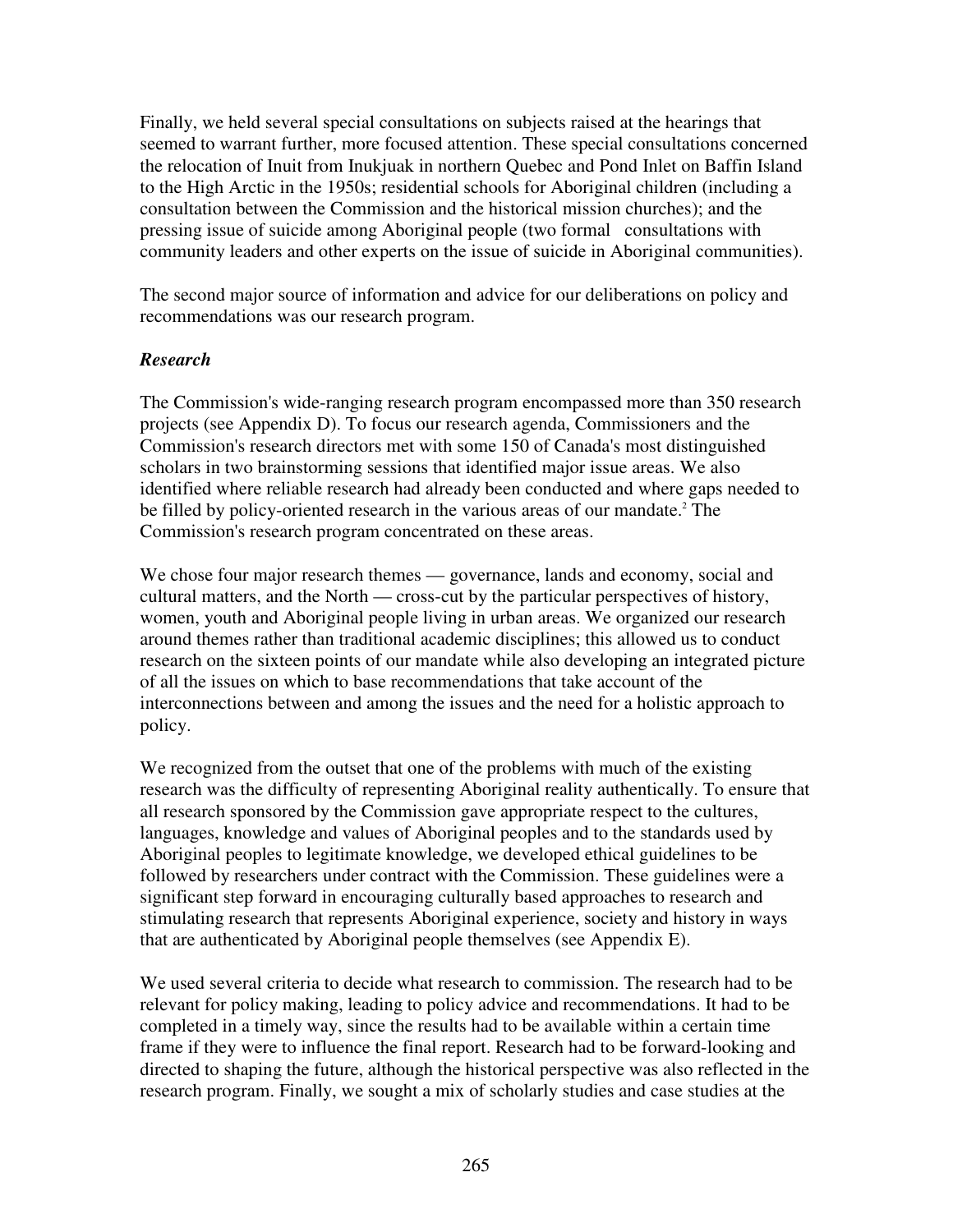community level, of university-based research and research examining initiatives in Aboriginal communities in such areas as justice and policing systems, education and economic development. To monitor progress on the integrated research plan, we established a Research Advisory Committee composed of Aboriginal and non-Aboriginal scholars and two commissioners (see Appendix F).

We sought a balance of Aboriginal people and non-Aboriginal people not only to conduct research but also to develop, plan and manage the research program, again in keeping with our desire to ensure that Aboriginal peoples' perspectives and understandings derived from distinctive cultures and histories and embodied in Aboriginal languages were reflected in research on the Aboriginal experience. Development of the research program also involved extensive consultation with Aboriginal peoples and governments. Again, these efforts took time, but it is time we judged essential to do justice to our mandate and to the peoples encompassed by it.

We are confident that our research activities have made a significant contribution to advancing the state of scholarship in Aboriginal affairs. Our research contributed to the development of our recommendations for restructuring the relationship between Aboriginal and non-Aboriginal people in Canada and added significant new dimensions to the existing body of knowledge on Aboriginal affairs and culture.

In the area of treaties, for example, where the oral tradition has predominated in the Aboriginal experience, research conducted for us has added a new dimension to our understanding of this area of our history and the present relationship between Aboriginal peoples and governments in Canada. We accorded respect to oral sources that have frequently been neglected. Our understanding of the diverse governance systems of Aboriginal communities has been enhanced by the 20 community studies on governance. Ten three-generation life histories of First Nations, Inuit and Métis families have enriched our understanding of Aboriginal cultural values.

By the time the research program was completed, we had some 330 studies in hand. These represented the efforts of about 365 researchers from most Canadian and a number of foreign universities and involving more than 100 communities and some 30 Aboriginal organizations across the country. This research legacy will be available to future generations of Canadians in the form of a CD-ROM, published studies, archival materials and other documents.

## *Keeping Canadians Informed*

Throughout the process the Commission placed ideas, suggestions and principles before the people of Canada for their reaction. We did not propose solutions based on theory or academic study; instead we developed discussion documents based on what we had heard at the public hearings. These documents served two purposes: they made sure that we had listened well and grasped the messages presented to us in communities across Canada by parents, teachers, health care workers, counsellors, elders, school children and many others. They also enabled us to begin the process of testing the solutions that were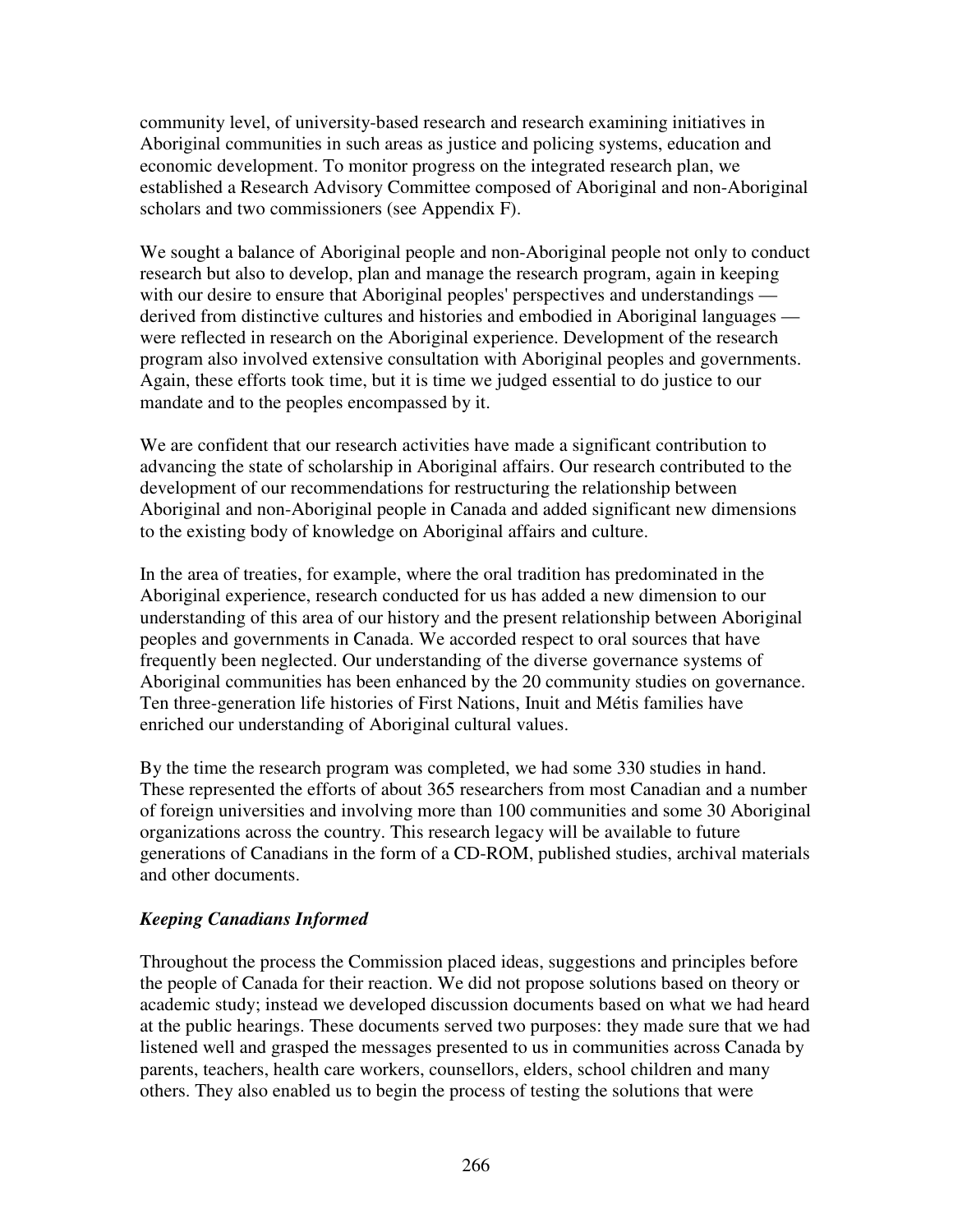starting to emerge, helping to ensure that our final recommendations were firmly grounded in the realities of Aboriginal peoples' lives and reflected their aspirations and visions for the future.

The first round of public hearings was a listening phase, when Canadians from many different backgrounds and cultures had an opportunity to speak about their varied experiences, interests, needs and desires. As the rounds of hearings progressed, certain issues and questions began to emerge that we wanted to see explored more fully, and we began to look for people's ideas not just about problems but about possible solutions. In each successive round of hearings we encouraged interveners to focus their comments in these areas — or to challenge the Commission's interpretation of what the important issues were. In some locations, community and regional representatives and Commission staff worked with communities and organizations to support their efforts to develop solutions and recommendations for presentation. We also made available four documents summarizing what we had heard at each of the four rounds — Framing the Issues, Focusing the Dialogue, Exploring the Options and Toward Reconciliation, in some cases with accompanying videos, designed to identify the kinds of contributions the Commission was looking for in the next round.

Other publications — discussion papers, summaries of round table proceedings, and research reports (see Appendix G) — disseminate the results of our work and add to the body of resource materials on Aboriginal affairs.

At various points during our mandate we were asked to express opinions on or to draw public attention to matters of urgency, with the goal of launching or focusing national debate. We released two constitutional commentaries, *The Right of Aboriginal Self-Government and the Constitution* (February 1992) and *Partners in Confederation*: Aboriginal Peoples, Self-Government, and the Constitution (August 1993), to contribute to the public debate on the Aboriginal right of self-government during and after negotiations on the Charlottetown Accord.

As a result of the special consultations we held, we published several reports with recommendations to the government, beginning in the summer of 1994: The High Arctic Relocation: A Report on the 1953-55 Relocation; *Choosing Life*, A Special Report on Suicide among Aboriginal people; *Treaty Making in the Spirit of Co-existence*: An Alternative to Extinguishment; and *Bridging the Cultural Divide*: A Report on Aboriginal People and Criminal Justice in Canada. Each concerned a subject that requires urgent attention and is pivotal to establishing a new basis for relations between Aboriginal and non-Aboriginal people in Canada.

Governments were not our only audience, however. The Commission took its public education role seriously and recognized the importance of talking to today's youth about the future of relations between Aboriginal and non-Aboriginal people in Canada. To reach these audiences, we produced a number of video tapes. One, A Time for Action, reflected on the issues raised at the round table on justice. Another, a music video entitled Let's Make a Difference and co-sponsored by the Bank of Montreal, was targeted to the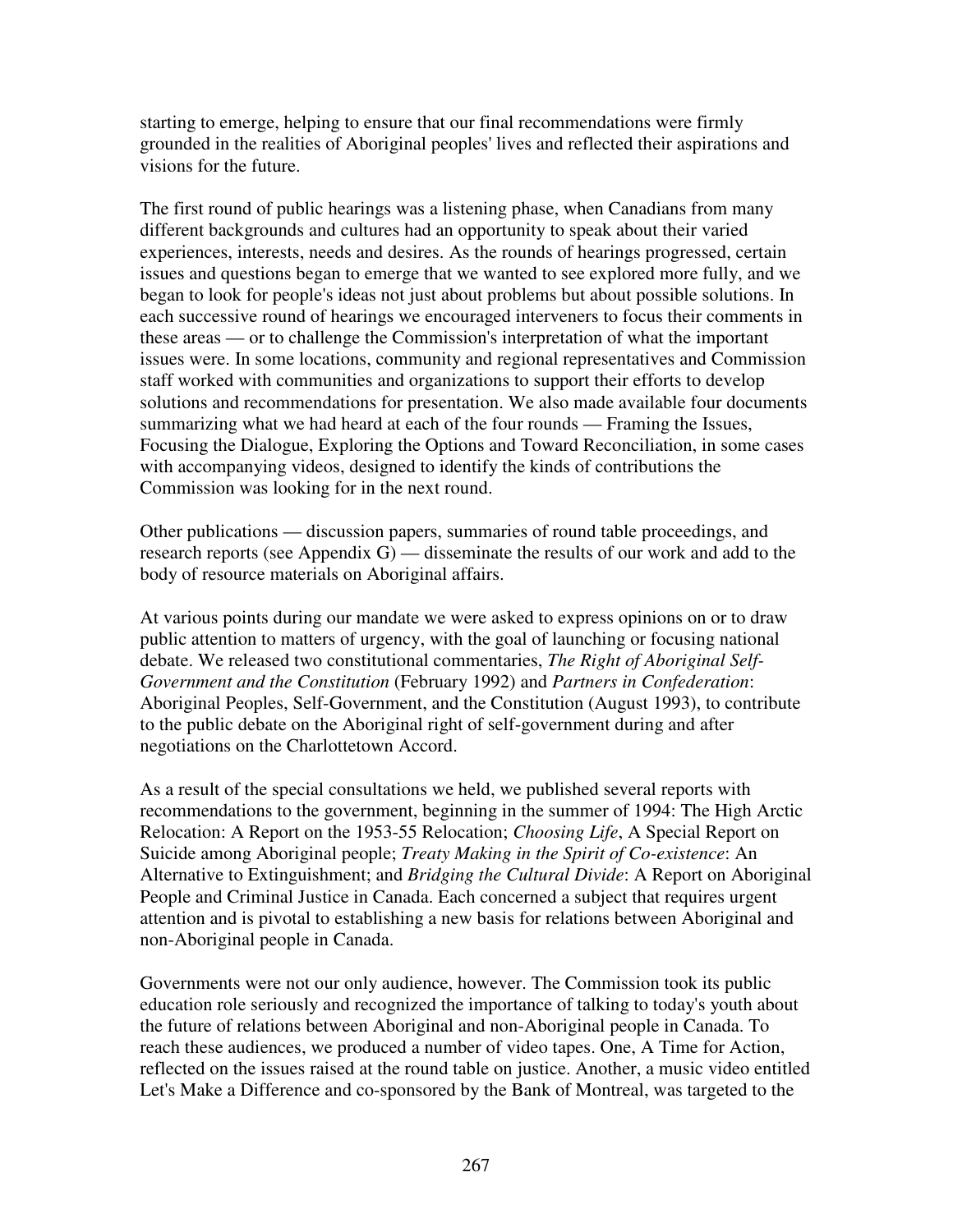youth of the country. In addition, the National Film Board produced a one-hour television documentary on issues put before the Commission during its public hearings, for broadcast around the time our report is released.

At the close of our work, a CD-ROM containing a large part of the evidence we considered will be available: the public hearing transcripts, this report and other special reports, discussion papers and much of the research conducted for us. The CD-ROM will include a guide for use by teachers in secondary schools and adult learning programs.

## *Formulating our Recommendations*

Finally, in the fall of 1993, we launched a policy process to prepare this report. We created a policy directorate to guide the process and struck 14 policy teams composed of Aboriginal and non-Aboriginal staff and sector specialists from outside the Commission. There was great diversity in the personnel on each of these teams, to ensure that a wide range of perspectives, knowledge and practical experience was brought to bear on the policy analysis and formulation of recommendations.

The first challenge we faced was to bring about a satisfactory integration of the enormous amount of evidence and research that had been collected through oral testimony and written submissions, round table discussions and special consultations, and the research studies. After identifying the issues under each theme and perspective, we began to develop a framework showing how the issues could be resolved in an interrelated fashion.

Our initial hope was to return to test our ideas with the communities we originally visited. There would no doubt have been much to learn through such a process, but it did not prove feasible with the time and resources available. We were able to use our community-based research, however, to gain a perspective on the types of recommendations that would be workable at the community level.

Drafting of the final report began in the fall of 1994. This proved to be an intense and interactive process between the 14 policy teams and the Commissioners. Staff prepared background papers on the critical issues in each area of the mandate. These led to conceptual outlines of chapters, which gave Commissioners an opportunity to provide policy direction early in the drafting process. As the shape of the volumes began to take form, staff returned with drafts and redrafts, always seeking to move beyond analysis of the problem to solutions that would address their underlying causes. As chapters were developed, Commissioners and staff addressed the linkages between issues and proposed integrated solutions for a range of problems in a holistic fashion.

Commissioners finished their collective work on this report in late August 1995. What remained was to review the report volume by volume, to ensure that the positions developed in the various areas of our mandate contained no internal conflict or inconsistency. As each volume was reviewed, it was sent off to the team of editors and translators whose work readied it for printing.